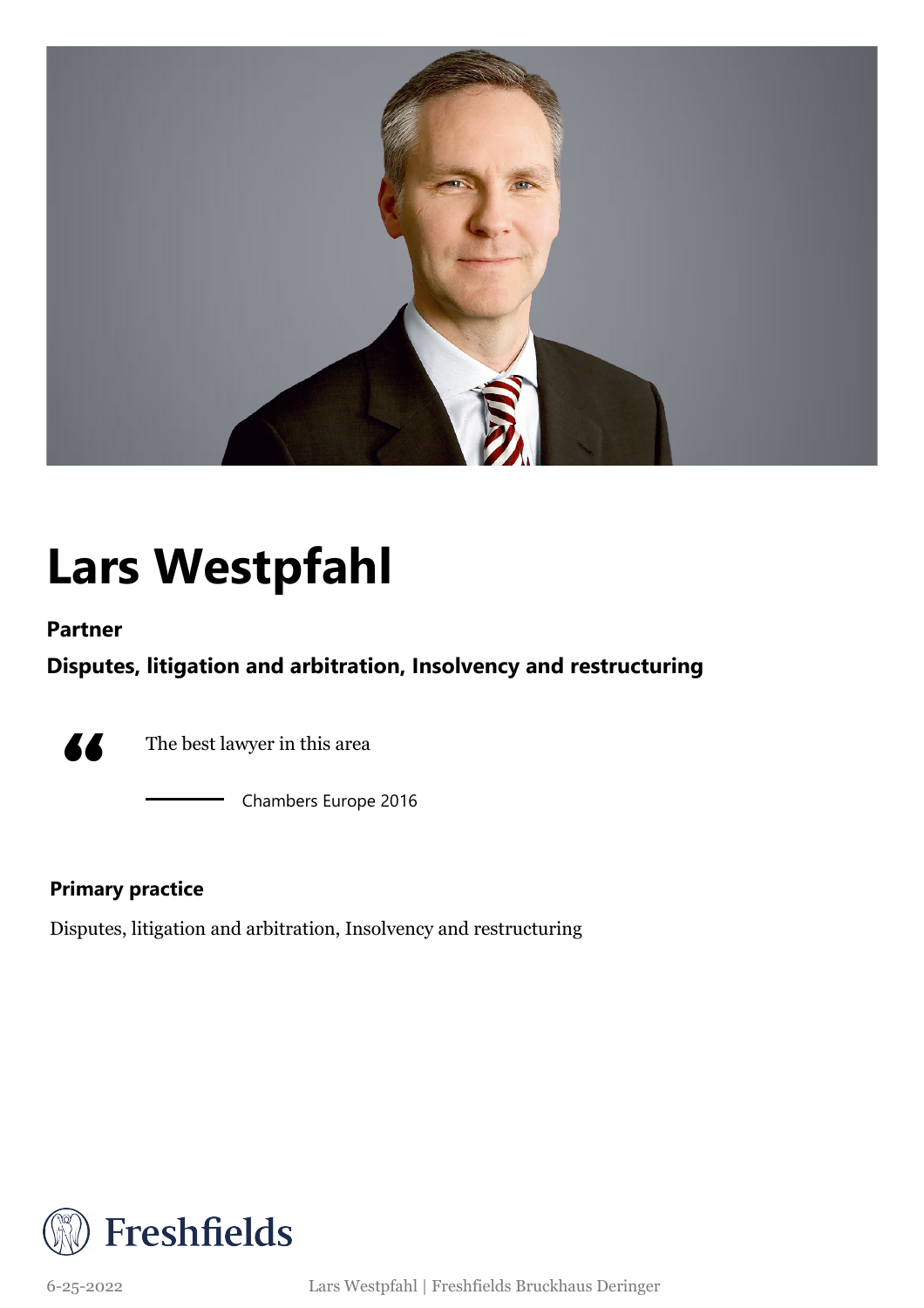# **About Lars Westpfahl**

**Lars practises in the area of restructuring and insolvency. He founded the firm's German restructuring and insolvency practice and has been its leader ever since. He has consistently been recognised as one of the few leading practitioners in the market.**

Lars advises groups on their financial restructurings, often in complex situations (for example where the client is a listed entity and/or has a multi-layered financing structure). He also often acts for fulcrum creditors on innovative restructurings of their borrowers. In doing so, Lars has been involved in most of the milestone transactions that have shaped the German market.

He speaks German, English and French.

# **Recent work**

- Advising H.C. Starck Group on the extension of its existing financing including a push-up of its junior debt.
- Advising Singulus Technologies on the restructuring of its German bond by way of partial debt/equity-swap and debt/debt-swap, one of the few successful out of court restructurings of a German bond.
- Advising IVG Immobilien on its financial restructuring by way of insolvency plan, arguably the biggest insolvency plan in Germany by value.
- Advising Klöckner Pentaplast Group on its financial restructuring including the take-over by junior lenders followed by various refinancings.
- Advising the ad hoc steering committee of noteholders of Deutsche Annington on the refinancing of its indebtedness, Europe's largest CMBS, by way of an English scheme of arrangement.

# **Qualifications**

## **Education**